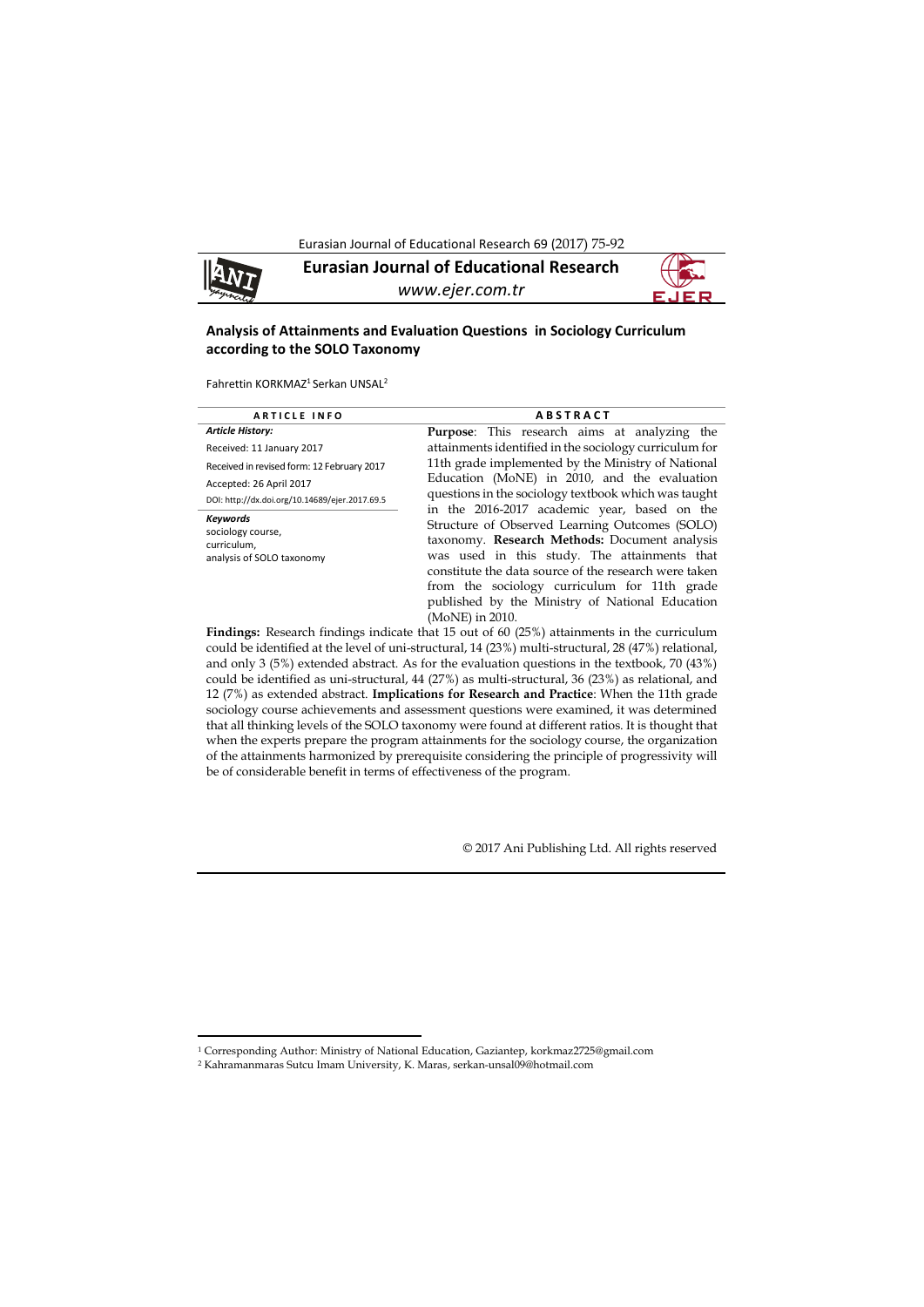## **Introduction**

Sociology is a science that examines social institutions and social relations and interactions within and between groups (Zencirkiran, 2016). According to the American Sociological Association (2013), sociology is a discipline that deals with social life, social changes, social events, and the consequences of human behavior. Giddens and Sutton (2013) define sociology as a discipline that examines societies, social life, and groups. Sociology became an independent discipline in the 19th century as a result of such events as the French Revolution, Renaissance movements, industrialization, and urbanization. The arrival of sociology as an independent discipline in Turkey began with Ziya Gökalp, when he started giving sociology lessons at the Thessaloniki High School of Union and Progress in 1910–1911 (Zabun, 2012). Having a historical background of nearly 100 years, the aim of the sociology course is to provide students with a basic understanding of the society and the social environment they live in, increasing their awareness of the effect of the society on the individual and giving them a sociological perspective (Banoglu & Bas, 2012; Can, 2006).

According to the Ministry of National Education (2009), the sociology curriculum aims to educate individuals who absorb the national and spiritual values of the society in which they live from a sociological point of view, so that they can analyze social and cultural relationships beyond the daily gaze, have the ability to think critically about social life, comprehend social problems, and analyze the conditions that change and transform social life. Nine different sociology curricula with different aims and content have been implemented since 1924; the one in current use was prepared in 2009 according to the constructivist approach (Zabun, 2012).

The Structure of Observed Learning Outcomes (SOLO) taxonomy was developed by John Biggs and Kevin Collis in 1982 (Baghdad, 2013; Biggs & Tang, 2011; Gezer & Ilhan, 2014; Lian & Idris, 2006; Yazıcı, 2013). The learning outcomes are expressions of what students know or can do by the end of the course. They are the assessable outcomes of the education, based on the students' point of view and what is acheivable.

The SOLO taxonomy, as constituted by Biggs and Collins, is the result of the assessment of answers from hundreds of students who have been educated on subjects such as history, mathematics, literacy, geography, computer technology, and foreign languages in a range of schools from primary school to universities. The SOLO taxonomy is an assessment tool that is applied to assess the quality of learning at different school levels in many subject areas (Arı, 2013; Biggs & Collis, 1982; Collis & Biggs, 1979; Yildirim & Baur, 2016). It can be said that the SOLO taxonomy is an important evaluation tool in assessing students' knowledge and skills, examining answers in depth and revealing the quality and structure of answers. Assessment in the SOLO taxonomy is based on the quality and structure of the answers students have given to questions. The answers are analyzed according to certain criteria and the level of learning is then determined (Baghdad, 2013; Biggs & Tang, 2011; Brabrand & Dahl,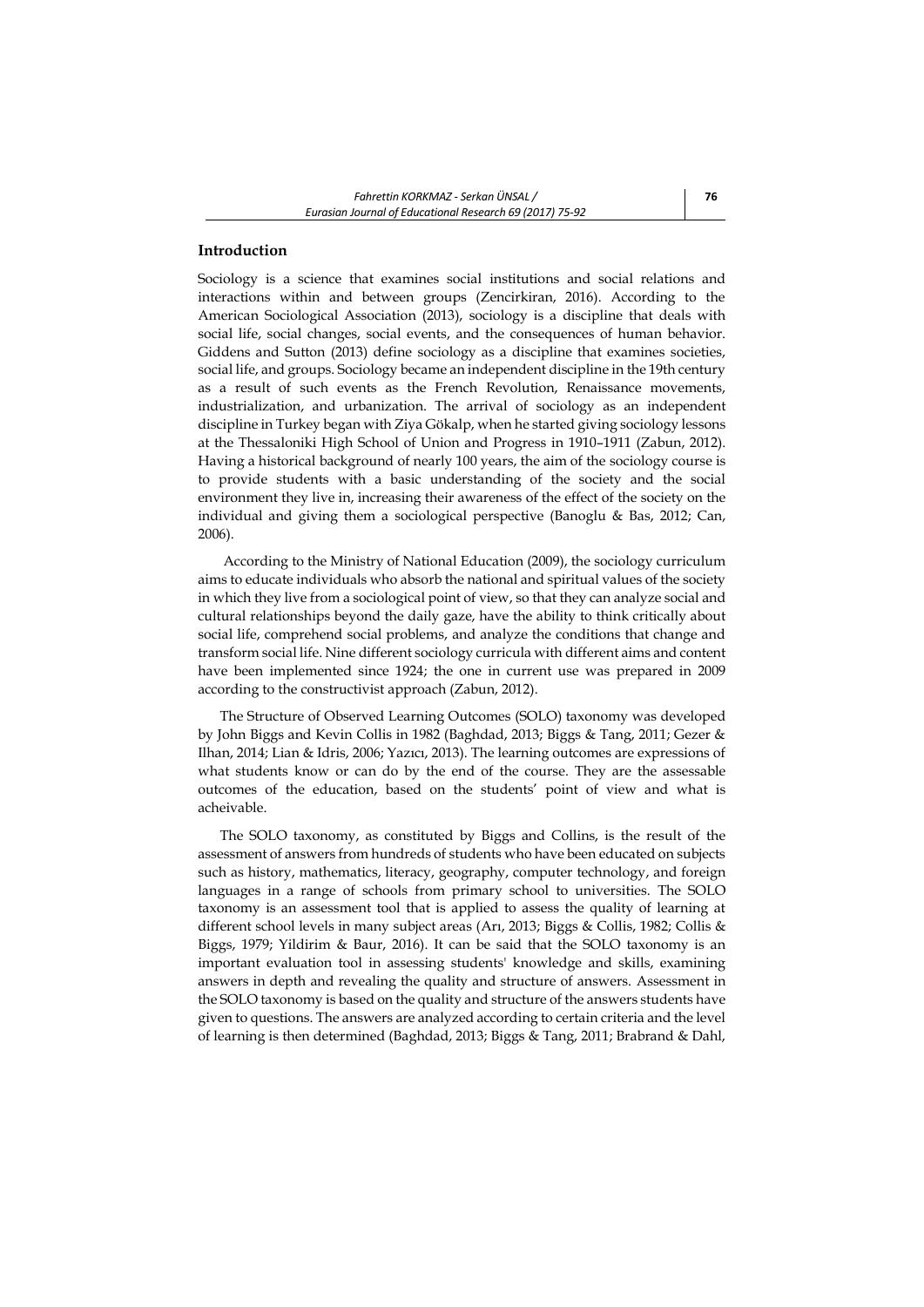2009; Hattie, Biggs, & Purdie, 1996; Konyalihatipoglu, 2016; Musan, 2012; O'Neill & Murphy, 2010).

 There are five different thinking levels that are hierarchical in the SOLO taxonomy, and learning outcomes can be evaluated using the five levels as criteria. These structures are: pre-structural, uni-structural, multi-structural, relational, and extended abstract (Biggs, 2011; Biggs & Collis, 1982; Biggs & Tang, 2011; Hattie et al., 1996; O'Neill & Murphy, 2010; Pegg & Dawey, 2012). All these structures reflect the learning quality of a particular chapter or task (Collis & Biggs, 1979). The descriptions of these structural levels are as follows:

Pre-structural: At this level, direct information particles are used (Biggs, 2011). The student uses the knowledge without any understanding, avoids the question, and repeats only the asked question (Biggs & Collis, 1982; Calkins & Cox, 2009; Olsson, 2005; Rooney, 2012). The student uses inappropriate, irrelevant, and erroneous content or methods. The learner has difficulty in understanding the subject and cannot learn anything meaningful. The student might gain scattered information particles but these information particles are disorganized. The student is far from relating to the subject or problem (Arı, 2013). The student has little or no involvement with the assigned task (Biggs & Tang, 2011; Collis & Biggs, 1979; Hattie et al., 1996; Musan, 2012; Pegg & Dawey, 2012). In short, the answer of the student at the pre-structure level is insufficient (Celik, 2007).

Uni-structural: At this level, the student has limited understanding. The student focuses on the question; however, this focus is only related to using the data associated with the question. The student cannot understand the position of the data used in relation to the question within the whole data and the relation of it with the other data. The answers given by the student are limited and incomplete (Baghdad, 2013; Calkins & Cox, 2009; Hattie et al., 1996; Konyalihatipoglu, 2016; O'Neill & Murphy, 2010; Pegg & Dawey, 2012; Yazici, 2013).

Multi-structural: At this level, two or more pieces of information are used (Biggs, 2011) but the student uses the multiple datasets related to the answer without considering the relationship between them; therefore, some inconsistencies can be seen (Biggs & Collis, 1982; Hattie et al., 1996; Light, Calkins, & Cox, 2009; O'Neill & Murphy, 2010; Steel, 2007). The student can deal with various aspects of a topic but cannot establish links (Pegg & Dawey, 2012; Rooney, 2012). At the multi-structural level, the student can quickly understand and address the topics, interpret data in a table, and easily see the relationship between the datasets (Claesgens, Scalise, Wilson, & Stacy, 2009; Collis & Biggs, 1979; Hattie et al., 1996; Lian & Idris, 2006). The student can focus on more than one aspect for the question but cannot interrelate each aspect. For this reason, the student's answers are composed of disconnected pieces of information and there is no relational link between answers (Baghdad, 2013; Biggs & Tang, 2011; Olsson, 2005).

Relational: At this level, the student is able to relate to the topic by taking various aspects of it and knowing how to put the whole together. The student can build an understandable structure and understand that when the trees come together, they will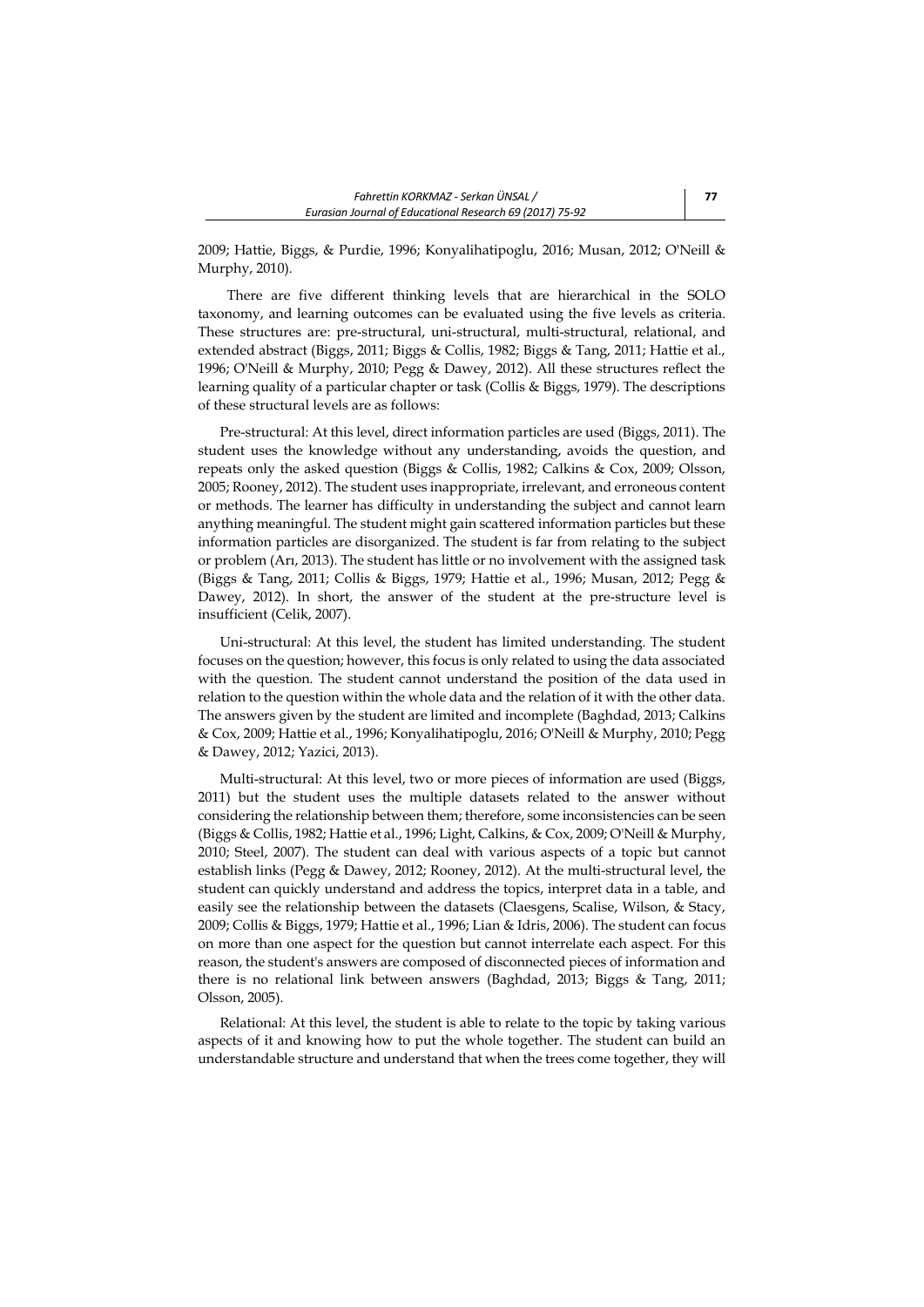form a forest. Attribution, buıldıng cause-and-effect relationships, and beıng able to analyze are the characteristics of this level (Brabrand & Dahl, 2009; Claesgens et al., 2009; Olsson, 2005; Pegg & Dawey, 2012). The student uses two or more pieces of information regarding the understandability of the information which is located in the source of information (Biggs, 2011; Biggs & Collis, 1982; Hattie et al., 1996). The student understands how to construct a whole and the relationship between the structures that make up the whole (Arı, 2013; Biggs & Tang, 2011; Hattie et al., 1996; Light et al., 2009; Rooney, 2012).

Extended Abstract: This level is the highest-level thinking pattern. The student can reason by considering abstract features and can make generalizations; this level can represent a new way of thinking (Baghdad, 2013; Celik, 2007; Collis & Biggs, 1979; Musan, 2012; Pegg & Dawey, 2012). The student can perceive the topic from many perspectives, hypothesize, and make generalizations (Biggs, 2011; Brabrand & Dahl, 2009; Claesgens et al., 2009; Light et al., 2009; Olsson, 2005).

When an assessment is made in the SOLO taxonomy, the pre-structural level must be excluded from the thinking level because, at that stage, there is usually no opinion about the topic to learn, or the ideas being proposed are irrelevant (Potter & Kustra, 2012).

The information to be gained for the analysis of the attainments of the Sociology curriculum according to the thinking levels is considered to provide a data source for the curriculum specialists in the stages of observing, designing and organizing them.

In addition, analyzing evaluation questions as well as attainments according to thinking levels allows for a more accurate judgment of the effectiveness of any program. This study aims to provide information as to consistency achieved between the attainments and the evaluation questions, by determining the cognitive levels of both (Ilhan, Oner, Sunkur & Cetin, 2014). In any case, the determination of attainments and learning levels is seen as important in terms of providing information on whether attainments are balanced distributed without intensification or not.

As a result of this research, it is hoped that teachers will be guided to undertake activities appropriate to students' learning levels by ensuring that teachers have knowledge about the different learning levels of attainment. When relevant literature was searched, we did not find any research analyzing the attainments and the evaluation questions of the sociology curriculum according to the SOLO taxonomy. From this standpoint, it is thought that this work will fill a gap in the literature.

The research question is defined as: "How do the attainments in the 11th grade sociology curriculum lesson and the evaluation questions in the sociology textbook disperse according to the SOLO taxonomy?" Within this main research problem regarding 11th grade Sociology lesson:

i) How does the curriculum attainment SOLO taxonomy level of thinking disperse according to the units?

ii) How do the evaluation questions of the course book disperse according to the SOLO taxonomy?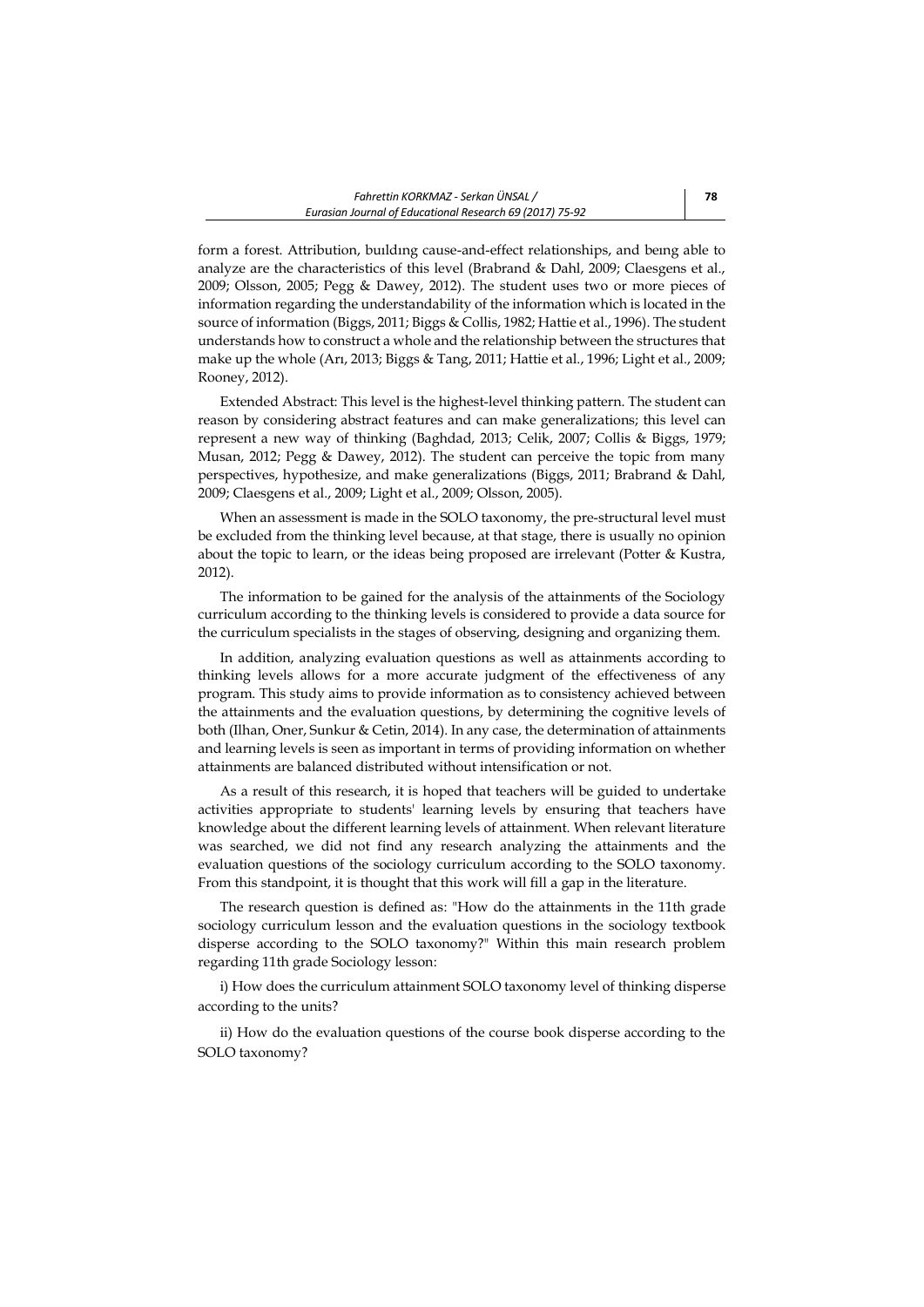### **Method**

### *Research Design*

The document review method was used in this study, which was prepared according to a qualitative research design. Document review is a method based on analyzing resources that the researcher has collected over a long period of time (Aktas, 2014).

### *Data Collection and Analysis*

The attainments that constitute the data source of the research were taken from the 11th grade sociology curriculum published by the Ministry of National Education (MoNE) Head Council of Education and Morality in 2010. The evaluation questions were obtained from the course book, which was accepted in 2011 and printed in 2016, published on the web site of MoNE. The curriculum of Sociology for Grade 11 includes a total of 60 learning outcomes, and there are 162 evaluation questions in the related course book. The process of analysis for the 60 attainments and 162 evaluation questions according to the SOLO taxonomy was carried out by taking uni-structural, multi-structural, relational, and extended abstract thinking levels as criteria. The indicator verbs and explanations in the teacher's guidebook were used to determine which levels of thinking in the attainment and evaluation questions were equal. It was expected that it would be difficult to show what the level of thinking was for each of the 162 evaluation questions included in the scope of the research. Therefore, sample questions that represent each level of thinking are given below along with the explanation as to why they were coded to a specific thinking level.

Sample assessment questions at the uni-structural level:

i) Philosophy explores what needs to be done when dealing with social problems while ........................ deals with what is done.

ii) The most important phenomenon affecting the emergence of Sociology as a science in the 19th century is accepted as .......................

When the above sample evaluation questions are examined, it is seen that students were asked to fill in the blanks with suitable words by remembering the terms. Therefore, the two questions were considered as uni-structural.

Sample assessment questions at the multi-structural level:

i) What is the first thing that comes to your mind when someone says "religion"?

ii) Give examples of social events and phenomena.

When these sample evaluation questions are examined, metaphorical thinking and an ability to give examples of an event to express understanding of a concept are expected from the student. Considering that indicator verbs such as listing, explaining, giving examples, describing, and classifying represent the multi-structural level, the above questions were evaluated at that level.

Sample assessment question at the relational level: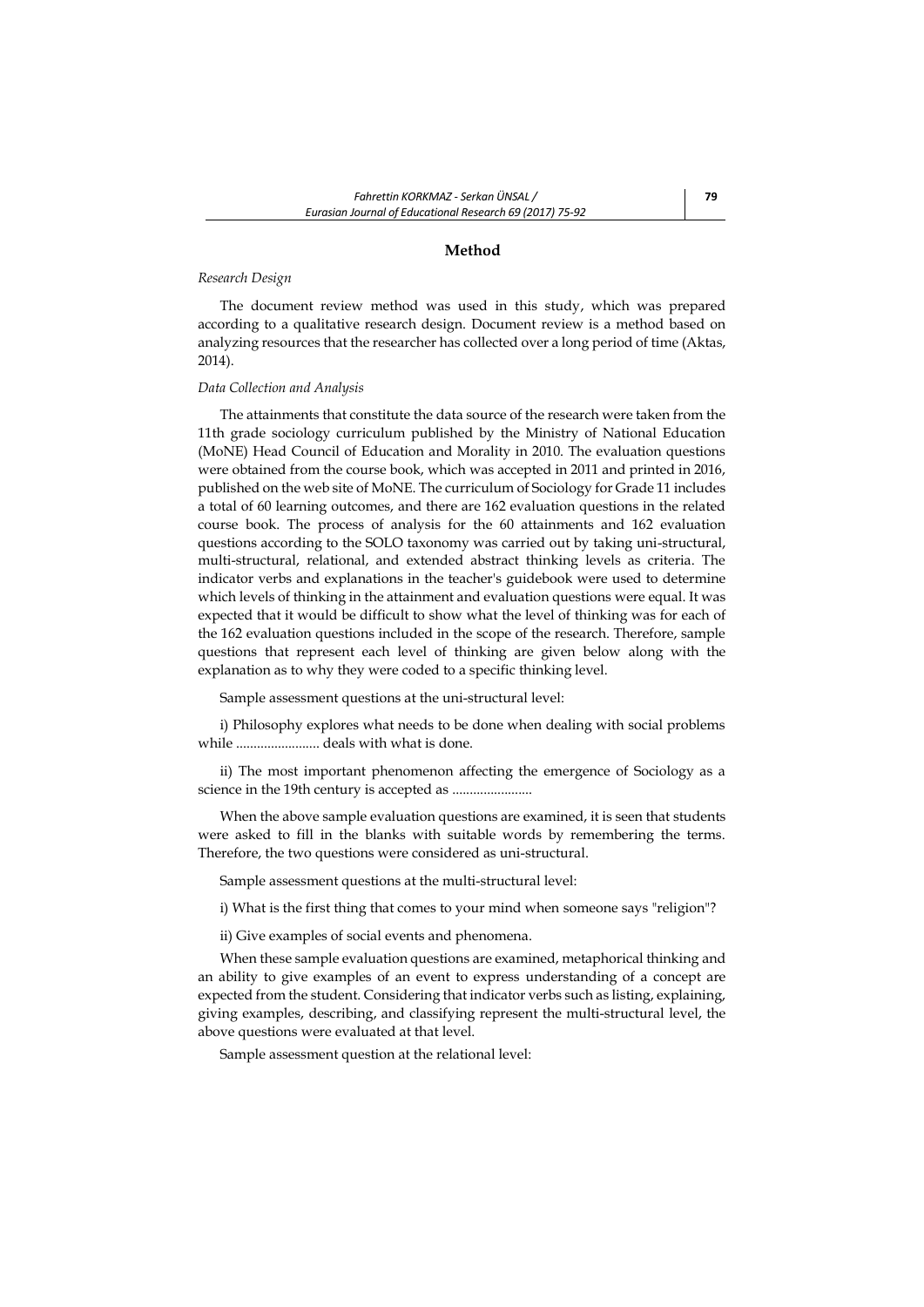What is the relationship between values and norms?

When this sample evaluation question is examined, it is understood that it is necessary for students to be able to see the relationship between the elements in one structure or several different structures in order for them to be able to answer the question. Therefore, this question was evaluated at the level of a relational structure.

Sample assessment question at the extended abstract level:

What are the problems you have observed in your community in the context of the socialization of children in modern society, and what solutions would you offer for these problems?

When this sample evaluation question is examined, it can be seen that the student is asked to develop a proposal for a problem or a situation based on the information he/she has learned. At this level, the student can go beyond the data to run syntheses, reach generalizations, and make predictions. Considering this, the question above is evaluated at the structural level of extended abstract thinking. The thinking levels of the SOLO taxonomy and their corresponding indicator verbs are given in Table 1.

### **Table 1**

| Uni-Structural | Relational<br>Multi-Structural |                         | Extended    |  |
|----------------|--------------------------------|-------------------------|-------------|--|
|                |                                |                         | Abstract    |  |
| Memorize       | List                           | Query                   | Assume      |  |
| Define         | Explain                        | Apply                   | Generalize  |  |
| Recognize      | Report                         | Outline                 | Probe       |  |
| Count          | Debate                         | Differentiate           | Design      |  |
| Draw           | Choose                         | Analyze                 | Create      |  |
| Reveal         | Calculate                      | Classify                | Judge       |  |
| Tell           | Plan                           | Compare                 | Hypothesize |  |
| Say            | Clarify                        | Categorize              | Evaluate    |  |
| Express        | Make clear                     | Observe                 | Prove       |  |
| Diagnose       | Interpret                      | Summarize               | Reflect     |  |
| Realize        | Symbolize                      | Guess                   | Apply       |  |
| Remember       | Qualify                        | Integrate               | theory to a |  |
| Repeat         | Split into main lines          | Explain the causes      | new field   |  |
| Mark           | Think metaphorically           | Evaluate                |             |  |
| Imitate        |                                | Apply a given theory to | Guess       |  |
|                |                                | a related field         |             |  |

*SOLO Taxonomy Thinking Levels and Indicator Verbs for These Levels*

Source: Biggs, 2011; Biggs & Tang, 2011; Burnett, 1999; Lian & Idris, 2006; Light et al., 2009.

The evaluation processes of the attainment and evaluation questions, respectively, were independently examined by two researchers according to the SOLO taxonomy. At the end of the evaluation, each item was processed into the suitable level of thinking. In the next process, the markings of the researchers were compared and the percentages of harmony were examined. The reliability of the research is calculated as 92% in the analysis of attainments and 91% in the analysis of evaluation questions. As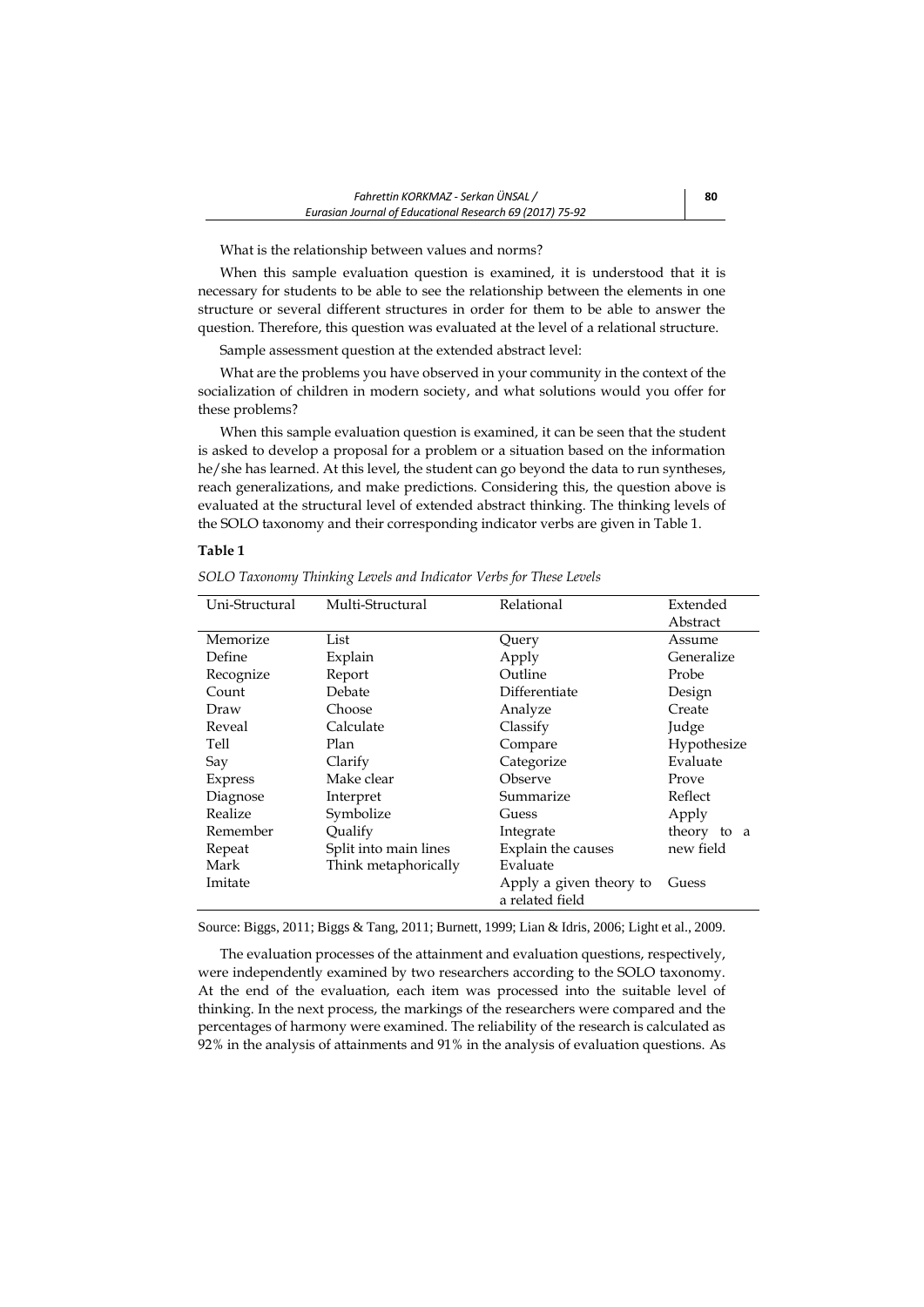a reliability calculation of over 70% is considered reliable for such studies, the results obtained for this study are considered reliable (Miles & Huberman, 1994).

## **Results**

## *Results Related to the Second Sub-Problem*

The second sub-problem of the study was designated as: "How does the 11th grade sociology course SOLO taxonomy thinking levels disperse according to the units?" Findings related to the research problem are presented in Table 2.

# **Table 2**

l.

*Dispersal of SOLO Taxonomy Levels by Curriculum Units*

| Units                        | Attainments                                                                                                   | <b>SOLO</b> Levels |                |   |    |
|------------------------------|---------------------------------------------------------------------------------------------------------------|--------------------|----------------|---|----|
|                              |                                                                                                               | <b>US</b>          | <b>MS</b>      | R | EA |
|                              | 1. Questions the information that they know about                                                             |                    |                | X |    |
|                              | Sociology.                                                                                                    |                    |                |   |    |
|                              | 2. Realizes that the elements forming the society are in                                                      | X                  |                |   |    |
|                              | interaction.                                                                                                  |                    |                |   |    |
| Introduction to<br>Sociology | 3. Embraces the emergence of Sociology as an                                                                  |                    | X              |   |    |
|                              | independent discipline.<br>4. Recognizes the methods used in sociological                                     | X                  |                |   |    |
|                              | research.                                                                                                     |                    |                |   |    |
|                              | 5. Realizes the contributions of Turkish sociologists to                                                      | X                  |                |   |    |
|                              | Sociology.                                                                                                    |                    |                |   |    |
|                              | Total                                                                                                         | 3                  | $\mathbf{1}$   | 1 |    |
|                              | 1. Explains the concept of socialization with examples.                                                       |                    | X              |   |    |
|                              | 2. Explains the factors affecting the socialization                                                           |                    | X              |   |    |
|                              | process.                                                                                                      |                    |                |   |    |
|                              | 3. Realizes that socialization is a lifelong process.                                                         | X                  |                |   |    |
|                              | 4. Evaluates the effects of socialization on social                                                           |                    |                | X |    |
| Individual and Society       | relations.                                                                                                    |                    |                |   |    |
|                              | 5. Establishes a relationship between social position,                                                        |                    |                | X |    |
|                              | status, and role concepts.                                                                                    |                    |                | X |    |
|                              | 6. Distinguishes social status and social prestige.<br>7. Expresses the importance of values and norms in the | X                  |                |   |    |
|                              | regulation of social life.                                                                                    |                    |                |   |    |
|                              | 8. Expresses the functions of social control.                                                                 | X                  |                |   |    |
|                              | 9. Investigates the causes of social deviance.                                                                |                    |                | X |    |
|                              | 10. Knows the importance of rights and duties arising                                                         | X                  |                |   |    |
|                              | from status and roles in social life.                                                                         |                    |                |   |    |
|                              | Total                                                                                                         | 4                  | $\overline{2}$ | 4 |    |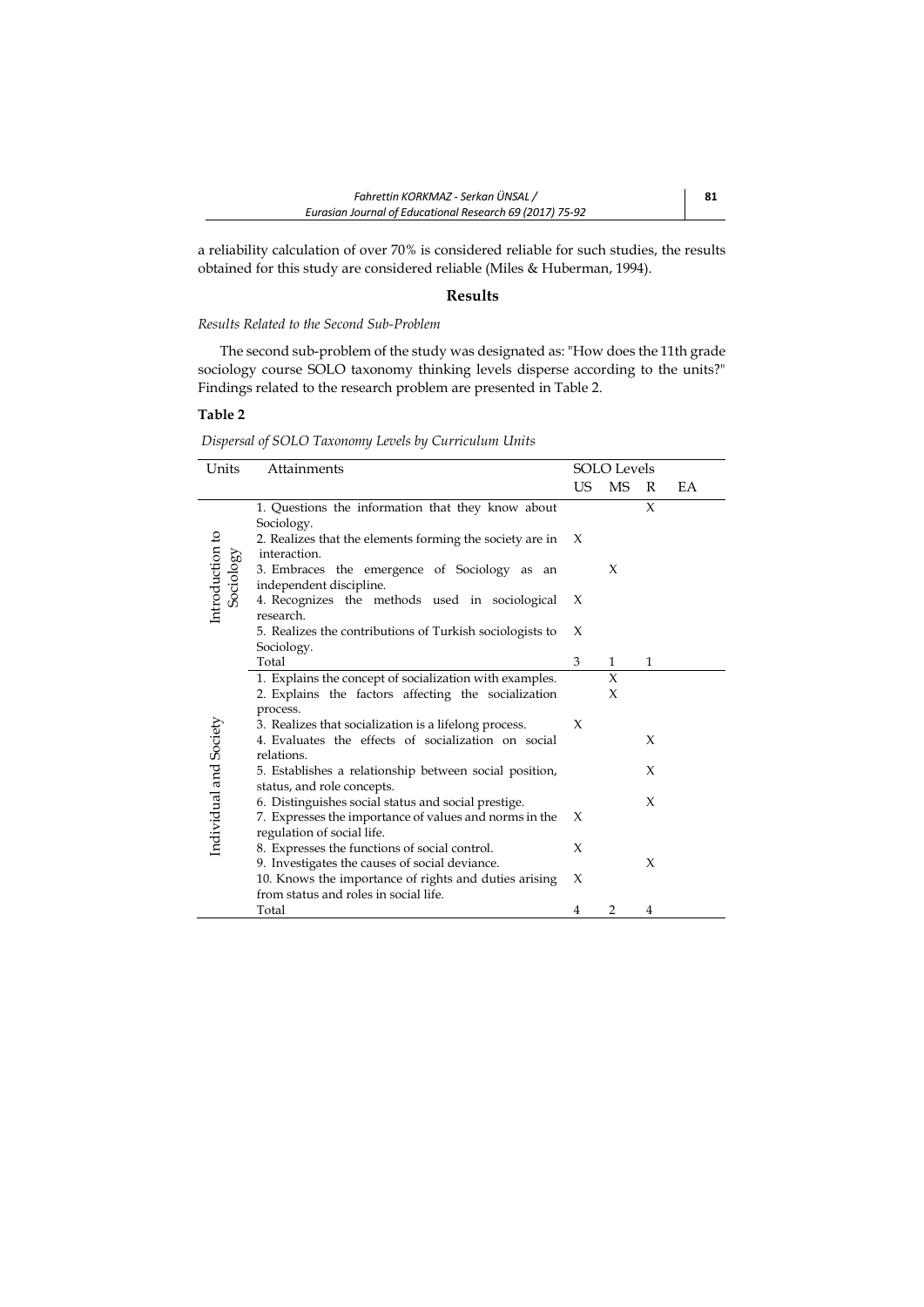# **Table 2 Continue**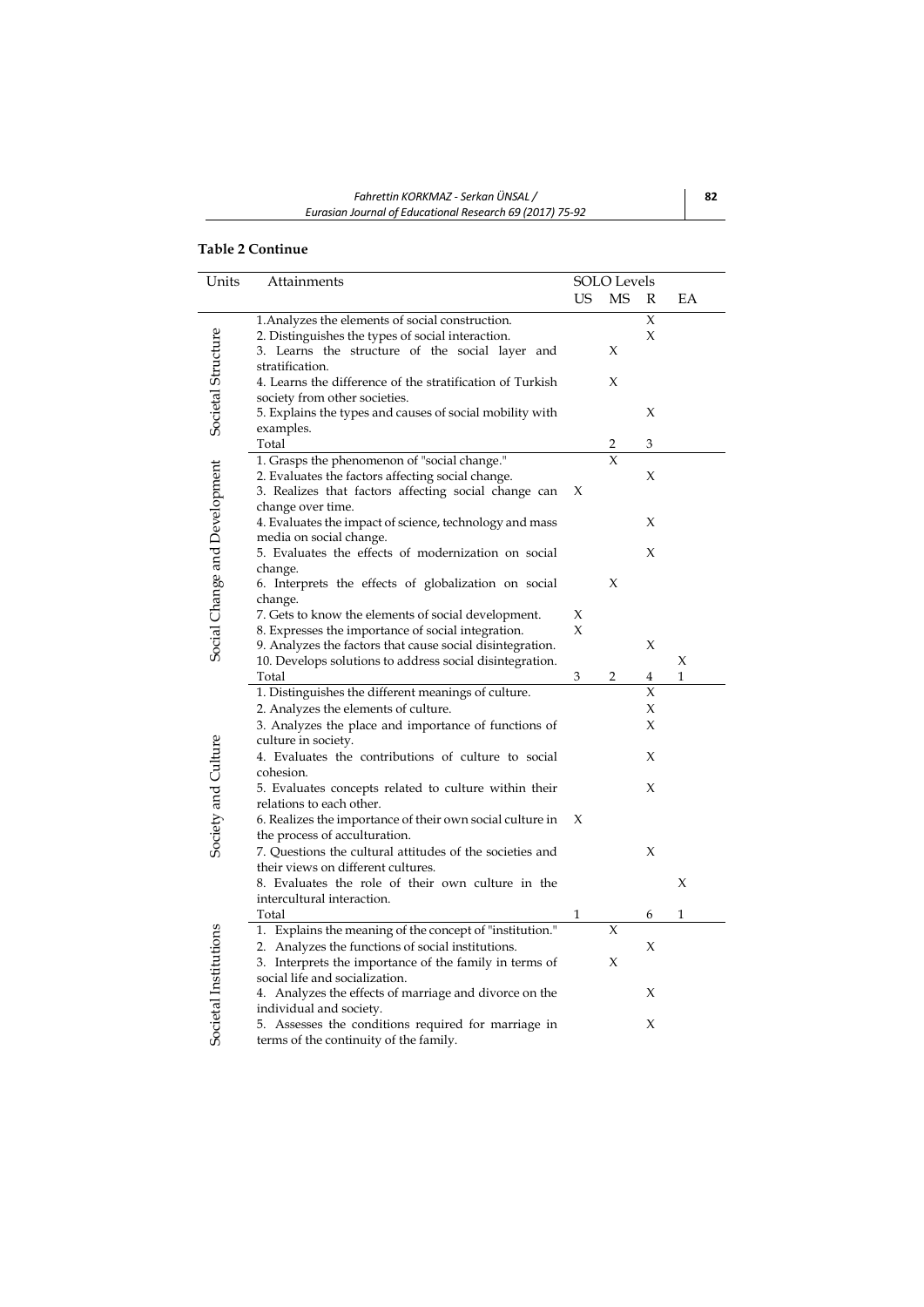# **Table 2 Continue**

| Units                 | Attainments                                                                               | <b>SOLO</b> Levels |           |        |    |
|-----------------------|-------------------------------------------------------------------------------------------|--------------------|-----------|--------|----|
|                       |                                                                                           | US                 | <b>MS</b> | R      | EA |
|                       | 6. Compares the family structure in different societies<br>with Turkish family structure. |                    |           | $\chi$ |    |
|                       | 7. Evaluates the position of woman in family and<br>society.                              |                    |           | X      |    |
|                       | 8. Gives examples of the importance that Ataturk<br>gives to women's rights.              |                    | X         |        |    |
|                       | 9. Interprets the importance of education in social life.                                 |                    | X         |        |    |
|                       | 10. Learns the importance of education in the process                                     |                    | $\chi$    |        |    |
|                       | of socialization.                                                                         |                    |           |        |    |
|                       | 11. Expresses the ideas of Atatürk about education.                                       | X                  |           |        |    |
|                       | 12. Learns the importance of religion in social life.                                     |                    | X         |        |    |
| Societal Institutions | 13. Interprets the relation between the concepts of<br>religion and secularism.           |                    |           | X      |    |
|                       | 14. Reveals the concept of secularism in the Ataturkist<br>system of thought.             |                    |           | X      |    |
|                       | 15. Evaluates the importance of the economy in social<br>life.                            |                    |           | X      |    |
|                       | 16. Recognizes the basic elements of economy in social<br>life.                           | X                  |           |        |    |
|                       | 17. Gives examples of Ataturk's views on economic<br>systems.                             |                    | X         |        |    |
|                       | 18. Gets to know the institution of "politics."                                           | X                  |           |        |    |
|                       | 19. Expresses the basic concepts related to the political                                 | X                  |           |        |    |
|                       | institution.                                                                              |                    |           |        |    |
|                       | 20. Recognizes and compares the forms of political                                        |                    |           | X      |    |
|                       | administration systems.                                                                   |                    |           |        |    |
|                       | 21. Evaluates democracy as a form of governance in                                        |                    |           |        | X  |
|                       | terms of social life.                                                                     |                    |           |        |    |
|                       | 22. Gives examples by associating the concepts of                                         |                    |           | X      |    |
|                       | citizenship, rights and responsibility in the Ataturkist                                  |                    |           |        |    |
|                       | thought system.                                                                           |                    |           |        |    |
|                       | Total                                                                                     | 4                  | 7         | 10     | 1  |
|                       |                                                                                           | 15                 | 12        | 28     | 3  |

When the SOLO taxonomy is examined on the basis of units in Table 2, it has been determined that 3 out of the 5 attainments in the Introduction to Sociology unit are found to be uni-structural, 1 is multi-structural and 1 is relational; 4 out of the 10 attainments in the Individual and Society unit are uni-structural in nature, 2 are multistructural and 4 are relational; while 2 out of 5 attainments in the Societal Structure unit are multi-structural and 3 are at the relational structure level. It has also been determined that 3 out of 10 attainments in the Social Change and Development unit are uni-structural, 2 are multi-structural, 4 are relational, and 1 is of an extended abstract level; 1 out of 8 attainments in the Society and Culture unit is uni-structural, 6 are relational, and 1 extended abstract; 4 out of 22 attainments in the Societal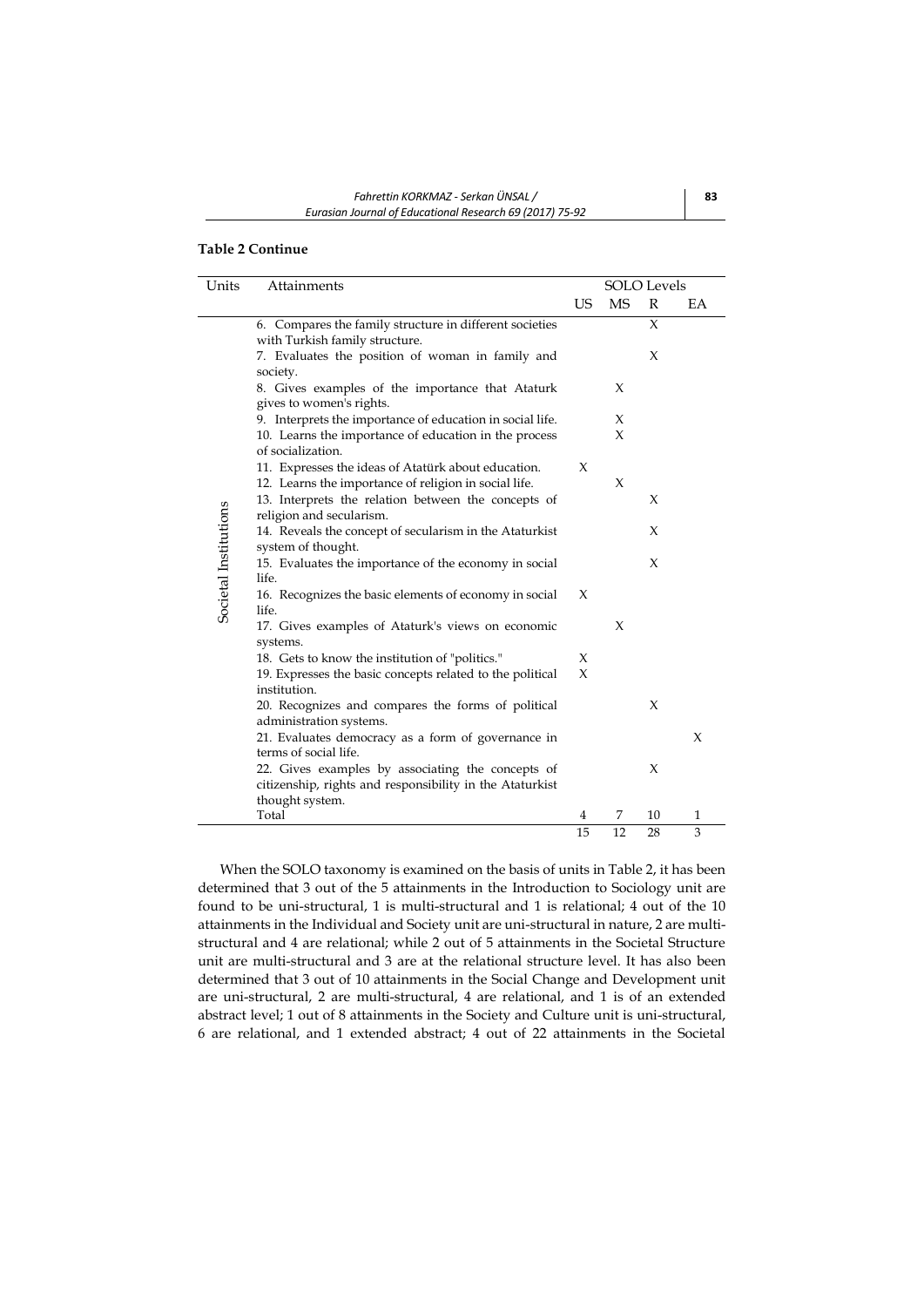Institutions unit are uni-structural, 7 are multi-structural, 10 relational, and 1 is at the extended abstract level.

## *Results Related to the Third Sub-Problem*

The third sub-problem of the study was designated as: "How do evaluation questions in the 11th grade sociology course book disperse according to the SOLO taxonomy?" Findings related to this research problem are presented in Table 3.

## **Table 3**

*Distribution by SOLO Taxonomy on Evaluation Questions in the Sociology Course Book on the Basis of Units*

| ╯<br>SOLO Thinking Level    |                        |                             |                      |                         |                      |
|-----------------------------|------------------------|-----------------------------|----------------------|-------------------------|----------------------|
| Units                       | Number of<br>questions | structura<br>$\overline{a}$ | Multi-<br>structural | Relational<br>Structure | Extended<br>Abstract |
| Introduction to Sociology   | 24                     | 14                          | 7                    | 3                       |                      |
| Individual and Society      | 25                     | 5                           | 9                    | 11                      |                      |
| Societal Structure          | 25                     | 8                           | 7                    | 9                       | 1                    |
| Social Change / Development | 20                     | 7                           | 6                    | 3                       | 4                    |
| Society and Culture         | 14                     | 5                           | 4                    | 3                       | $\overline{2}$       |
| Societal Institutions       | 54                     | 31                          | 11                   | 7                       | 5                    |
| Total                       | 162                    | 70                          | 44                   | 36                      | 12                   |

When Table 3 is examined, it is found that 70 of the total 162 questions (43%) are at the uni-structural level, 44 (27%) are at the multi-structural level, 36 (22%) are at the relational level and 12 (8%) are at the extended abstract level. Examining the evaluation questions on the basis of the units, 14 of the 24 evaluation questions in the Introduction to Sociology unit are uni-structural, 7 are multi-structural and 3 are relational; there were not any questions that met the level of extended abstract. Five of the 25 evaluation questions in the Individual and Society unit are found to be unistructural, 9 multi-structural and 11 relational, and no question rose to the level of extended abstract. Eight of the 25 evaluation questions in the Societal Structure unit are uni-structural, 7 multi-structural, 9 relational and 1 is at the extended abstract level. Seven of the 20 evaluation questions in the Social Change and Development unit are uni-structural, 6 are multi-structural, 3 relational and 4 at the extended abstract level. Five of the 14 evaluation questions in the Society and Culture unit are uni-structural, 4 are multi-structural, 3 relational and 2 are extended abstract. Thirty-one of the 54 evaluation questions in the Societal Institutions unit are uni-structural, 11 are multistructural, 7 are relational and 5 are extended abstract.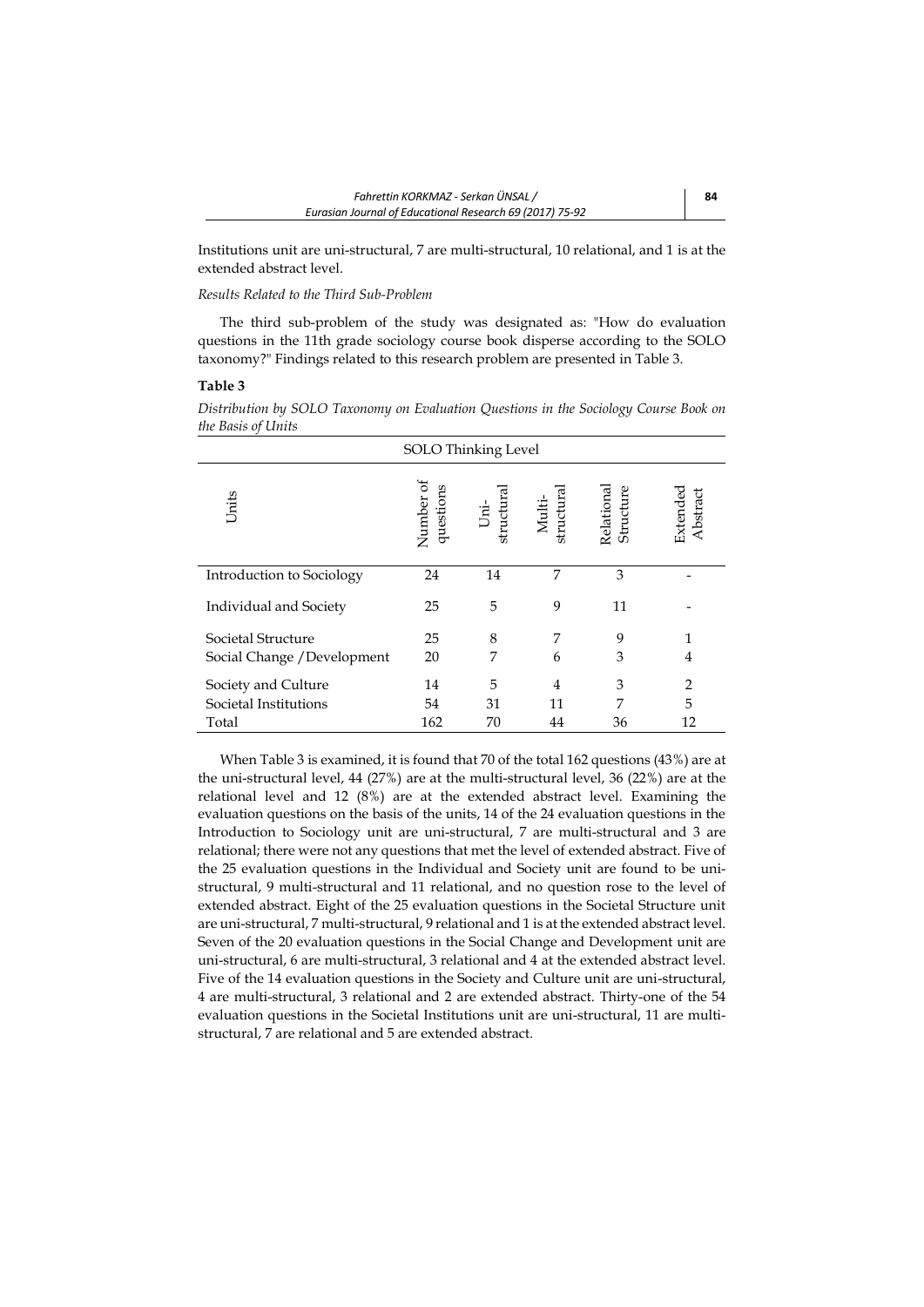#### **Discussion and Conclusion**

There are 60 attainments in the sociology curriculum related to the first subproblem. Of these achievements, 15 are uni-structural, 14 are multi-structural, 28 are relational in structure and 3 are of the extended abstract structural level.

In conclusion, as this research is the first study to examine SOLO taxonomy for sociology lessons, the results of the research will be compared with other results from different disciplines that examined the SOLO taxonomy, and such similarities and differences will then be discussed. When the results of the study are examined, it can be said that 29 attainments related to the first sub-problem are from superficial learning that includes uni-structural and multi-structural levels, while 31 are from the deep learning that consists of relational and extended abstract levels. In studies related to the SOLO taxonomy, it is generally observed that the one-structural/multistructural thinking structure is more involved than the relational and extended abstract thinking structure (Celik, 2007; Goktepe & Ozdemir, 2013; Lian & Idris, 2006). As for this study, it was determined that the attainments related to the relational and extended abstract level of thinking are more than others. This situation differs with the results of the abovementioned studies. It is thought that this is caused by the structure of the sociology course. Because sociology is a scientific discipline that studies societal institutions, social relations and interactions between and within groups (Zencirkiran, 2016), this could be the reason why most attainments were at the level of relational thinking.

In the study by Gezer and Ilhan (2015) where they analyzed attainments of a social studies curriculum according to the SOLO taxonomy, approximately half of the attainments in the curriculum correspond to uni-structural and multi-structural levels, while the ratio of the number of attainments reflecting the level of extended abstract thinking was very low. As it is the case in this aforementioned study with only three attainments related to the extended abstract structure, it shows similarity with this study with a very low ratio. In a study conducted by Baghdad and Saban (2014), it was concluded that the majority of those students were below the relational structural level in the study of algebraic thinking skills, according to the SOLO taxonomy. These results contradict the results of this research. In a study by Biber and İncikapi (2016), the knowledge levels of prospective mathematics teachers were mostly uni-structural, multi-structural, and relational in problems related to the topic of functions, and it was determined that there were very few candidate teachers with knowledge at the structural level of the extended abstract. The result of Biber and İncikapi's study (2016) is consistent with the results obtained for the extended abstract structure in this study.

Holmes (2005) trained 28 mathematics teachers in a Web-based training environment and analyzed the results according to SOLO levels. Analysis showed 19% of the math teachers were at a multi-structural level, 30% were at the relational structure level, and only 2.6% met the extended abstract level. The results showed the teachers' thinking levels are highest in the relational structure, while the lowest level appears to be in the extended abstract structure. The research results by Holmes (2005)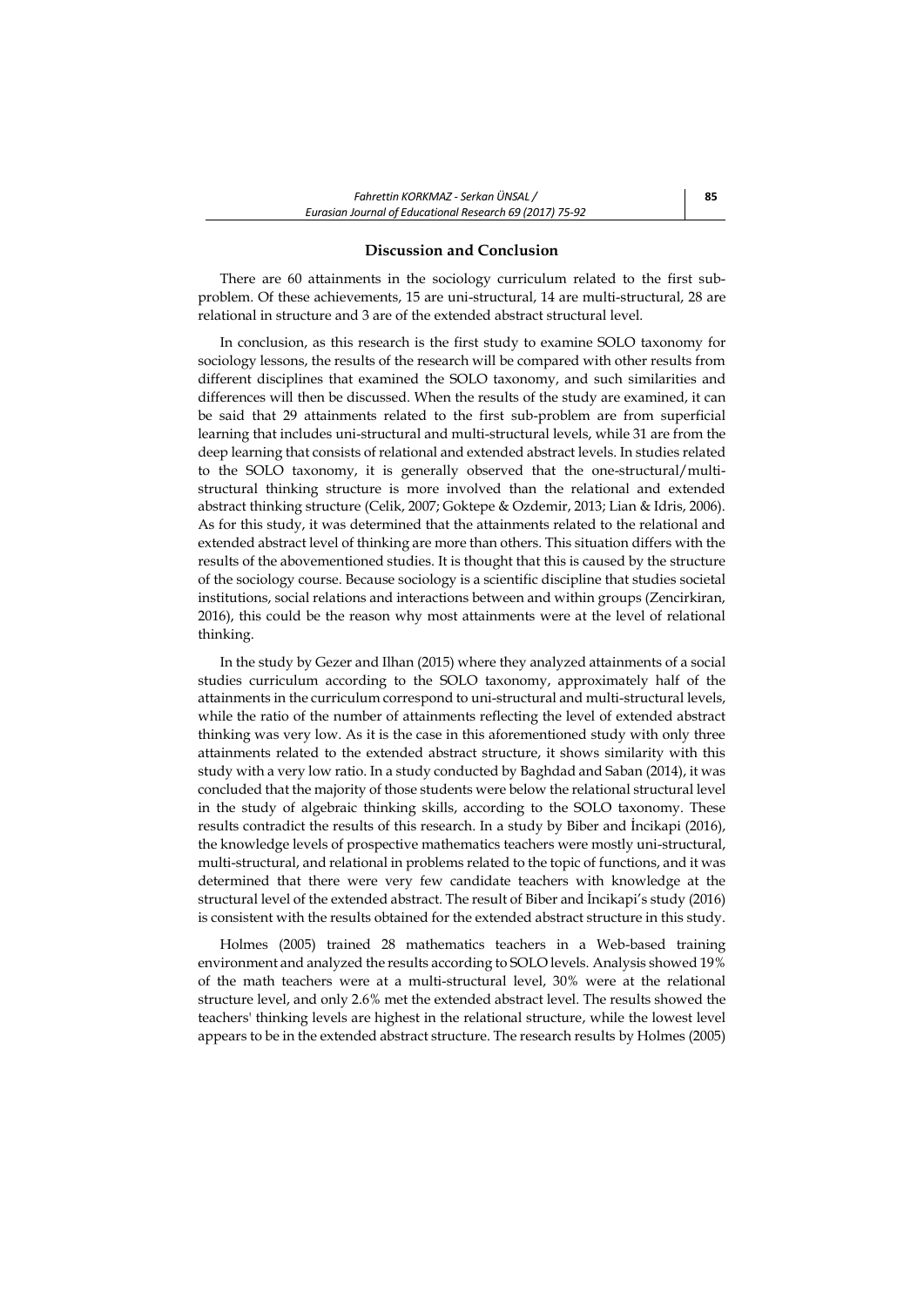parallel the results of the relational structure and the extended abstract structure in this study.

In a study by Milati, Sunardi, and Dyah (2013), reading texts in mathematics textbooks were analyzed according to the SOLO taxonomy, and results showed that 2.3% of the reading texts were uni-structural, 47.3% were multi-structural and 50% were at the level of relational structure. The results of the study conducted by Milati et al. (2013) show parallelism with this study in terms of relational structure and multistructural being the most prominent thinking structure groups. In another study conducted by Gezer and Ilhan (2016), the achievements of the Citizenship and Democracy Education Course were examined according to the SOLO taxonomy. The results showed most of the attainments (66.67%) were determined at the multistructural level, a result contradictory to the results of this study. In yet another study, on the analysis of oral communication attainments of 6th, 7th, and 8th grade Turkish course curricula according to the SOLO taxonomy conducted by Kurt (2016), most of the attainments were of the relational and uni-structural level. Results of the aforementioned research showed that most of the attainments were related to the relational structure, which support the results of this research. On the other hand, the results of the same study for the uni-structural level is inconsistent with the results obtained for the relational structure of this research.

A total of 162 evaluation questions in the sociology textbook relating to the third sub-problem have been analyzed. As a result of the analysis, it was determined that 70 of the evaluation questions were at a uni-structural level, 44 were at a multi-structural level, 36 were relational, and 12 were at the extended abstract level. As a result of Gezer and Ilhan's (2015) study, in which they analyzed the evaluation questions of the social studies curriculum course book according to SOLO taxonomy, it was determined that most of the questions were asked to measure at the uni-structural level, followed by multi-structural, relational and extended abstract levels, respectively. These results are in line with the results of this study. Gezer and Ilhan (2014) also analyzed the evaluation questions related to the Citizenship and Democracy Education lesson taught in primary schools and found that the evaluation questions were mostly at the uni-structural level, then multi-structural, and, lastly, relational structure. The results of Gezer and Ilhan (2014) are only in line with the results of the evaluation questions obtained in this study in terms of uni-structural level. It is contradictory, on the other hand, in terms of the order of multi-structural and relational levels. Moreover, while there is no evaluation question for the extended abstract level in Gezer and Ilhan's (2014) study result, there are 12 questions in this research.

It is thought that when experts prepare program attainments for sociology lessons, organizing the attainments to be in harmony with each other on the basis of prerequisites, using the principle of progressivity, would be of considerable benefit in terms of effectiveness of the program. Also, a balanced distribution of the different levels of thinking with regard to the SOLO taxonomy on a unit basis would also contribute to student attainment of different levels of thinking. It is important to make a balanced distribution in the preparation of both the attainments and evaluation questions in terms of both a unit basis and the thinking levels.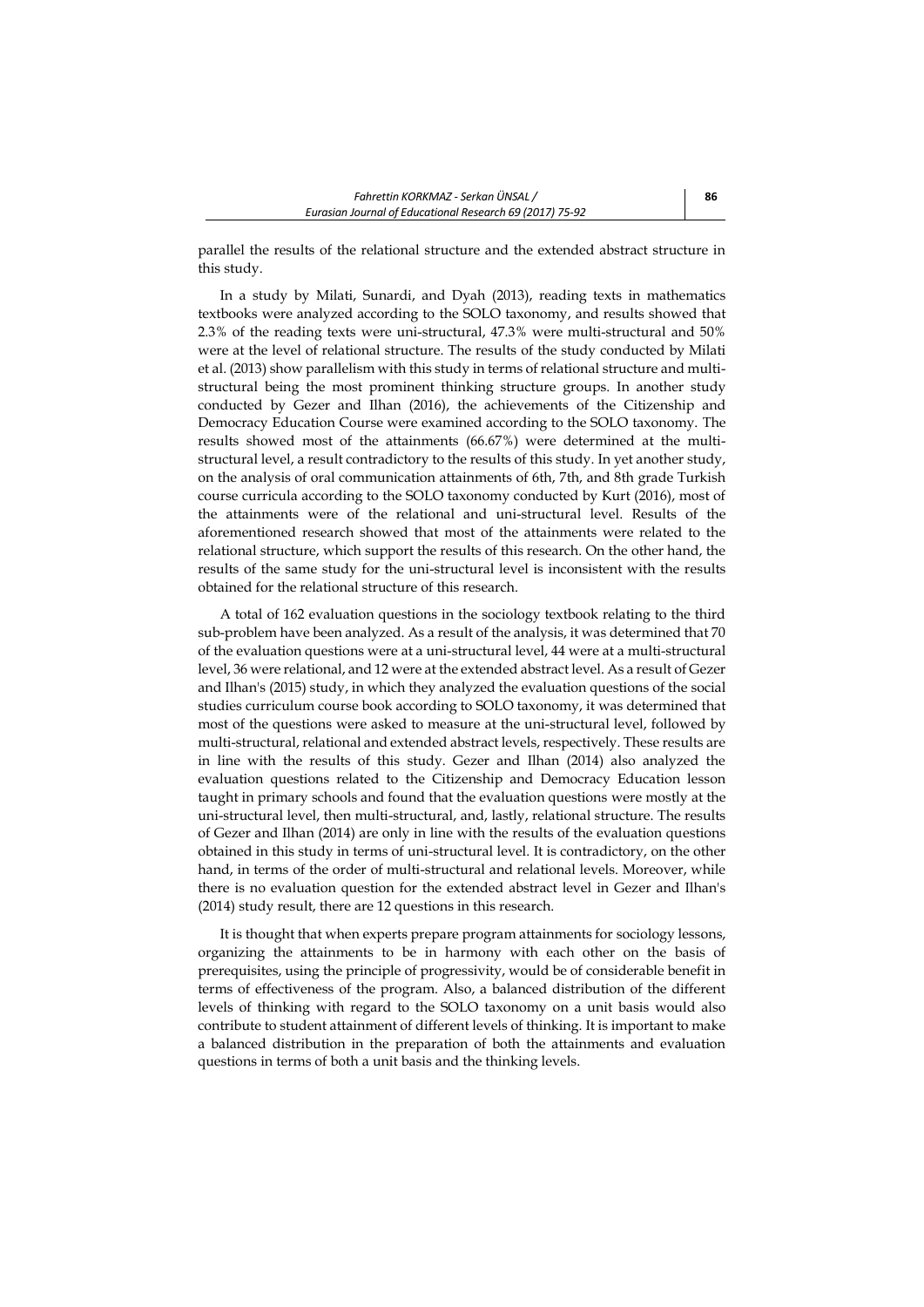Using attainments as a guide in the preparation of evaluation questions will contribute to the consistency between the attainments and the questions. The fact that there is a high level of inconsistency between the attainments and evaluation questions relating to the 11th grade sociology course in terms of uni-structural and relational structural levels suggests that it is important to review both the attainments and the evaluation questions in order to bring up them to an appropriate level.

#### **References**

- American Sociological Association (ASA), (2013). National Standards for High School Sociology Asa Natıonal Standards for High School Sociology American Sociological Association. 2013. "21st Century Careers with an Undergraduate Degree in Sociology." Second Edition. Washington, DC: American Sociological Association
- Ari, A. (2013). Bilissel alan siniflamasinda yenilenmis bloom, solo, fink, dettmer taksonomileri ve uluslararasi alanda taninma durumlari. [Revised bloom, solo, fink, dettmer taxonomies in cognitive area classification and their international recognition cases]. *Usak Universitesi Sosyal Bilimler Dergisi*, (6)2,259-290.
- Baghdad, O. (2013). *Ilkogretim 8. Sınıf ögrencilerinin cebirsel düsünme becerilerinin solo taksonomisi ile incelenmesi.* [Investigation of the 8th grade students' algebraic thinking skills with solo taxonomy].Yüksek Lisans Tezi. Eskisehir Osmangazi Universitesi Egitim Bilimleri Enstitüsü, Eskisehir.
- Baghdad, O., & Saban, P. A. (2014). Ilkögretim 8. Sınıf ögrencilerinin cebirsel düsünme becerilerinin solo taksonomisi ile incelenmesi. [Investigation of the 8th grade students' algebraic thinking skills with solo taxonomy]. The *Journal of Academic Social Science Studies (JASS*), (26), 473-496.
- Banoglu, K., & Bas, Y. (2012). Sosyoloji dersi ögrenci algilarinin derse verilen önem, sosyal kazanim ve ögrenme ortami boyutlari acısından incelenmesi. [An investigation of students' perceptions of their sociology course in terms of the course's importance, their social attainment and the learning environment]. *Egitim ve Bilim,* (37), 164, 31-44.
- Biber, A. C., & Incikapi, L. (2016). Problems posed by prospective elementary mathematics teachers in the concept of functions: an analysis based on solo taxonomy. *Mersin Universitesi Egitim Fakültesi Dergisi,* 12(3), 796-809.
- Biggs, J. B., & Collis, K. (1982). *Evaluating the Quality of Learning: the SOLO taxonomy.*  New York: Academic Pres.
- Biggs, J. B. (2011). *Teaching for quality learning at university: What the student does.* McGraw-Hill Education (UK).
- Brabrand, C., & Dahl, B. (2009). Using the SOLO taxonomy to analyze competence progression of university science curricula. *Higher Education, 58*(4), 531-549.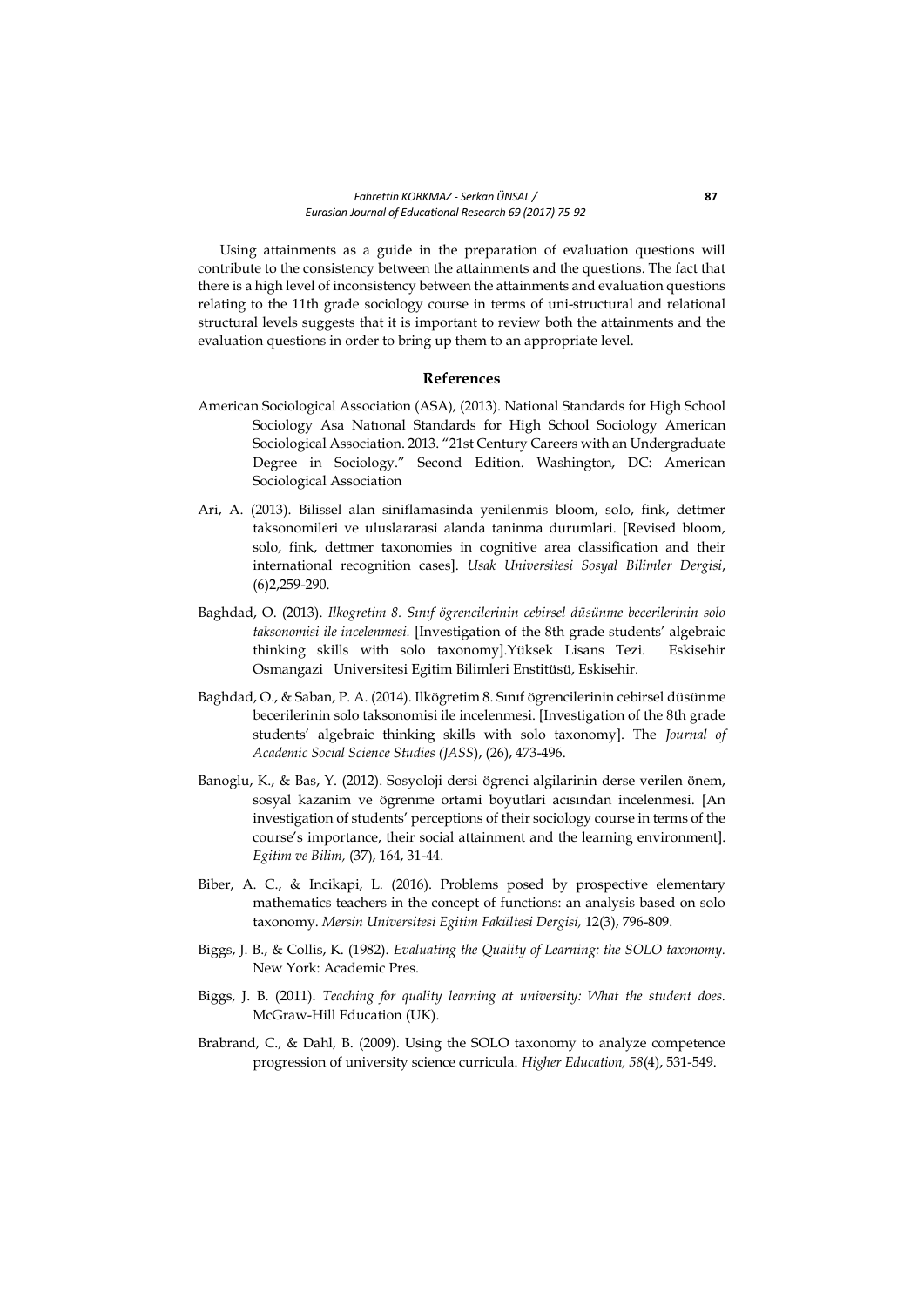- Burnett, P.C. (1999). Assessing the Outcomes of Counselling within a Learning Framework. Paper presented at the Annual Conference of American Educational Research Association (Montreal, Quebec, Canada).
- Can, S. (2006). Türkiye'de sosyal bilimler üzerine düsünmek. [Thinking about social sciences in Turkey]. Bilim ve Aklin Aydınlıgında Egitim. (Retrieved December 25, 2016 from [\(http://yayim.meb.gov.tr/dergiler/sayi75/sayi75/sevim%20can.pdf\)](http://yayim.meb.gov.tr/dergiler/sayi75/sayi75/sevim%20can.pdf)
- Celik, D. (2007). *Ogretmen adaylarinin cebirsel düsünme becerilerinin analitik incelenmesi.* [Analytical examination of the preservice teachers' algebraic thinking skills] Yayınlanmamis Doktora Tezi, Karadeniz Teknik Universitesi, Trabzon.
- Claesgens, J., Scalise, K., Wilson, M., & Stacy, A. (2009). Mapping student understandingin chemistry: The perspectives of chemists. *Science Education, 93*(1), 56-85.
- Collis, K. F., & Biggs, J. B. (1979). Classroom Examples of Cognitive Development Phenomena: the SOLO Taxonomy. (Retrieved December 12, 2016 from <https://eric.ed.gov/?id=ED185055>
- Gezer, M., & Ilhan, M. (2014). Ilkögretim Vatandaslik ve Demokrasi Egitimi Dersi. (8. Sınıf) kazanimlari ile degerlendirme sorularinin solo taksonomisi'ne göre incelenmesi. [An evaluation of the assessment questions in the textbook and objectives of the 8th grade curriculum citizenship and democracy education course according to solo taxonomy]. *Dogu Cografya Dergisi, 19*(32), 193-208.
- Gezer, M., & Ilhan, M. (2015). Sosyal bilgiler dersi ögretim programi kazanimlari ile ders kitabi degerlendirme sorularinin solo taksonomisine göre incelenmesi. [An analyzing of the assessment questions in the textbook and objectives of the curriculum social studies course according to the solo taxonomy]. *Sakarya Universitesi Egitim Fakültesi Dergisi,* (29), 1-25.
- Giddens, A., & Sutton, P. W. (2013). *Sociology.* Cambridge, UK: Polity Press.
- Goktepe, S., & Ozdemir, A. S. (2013). Ilkögretim matematik ögretmen adaylarının uzamsal görsellestirme becerilerinin SOLO modeli ile incelenmesi. [Examing elementary mathematics teacher landidates' special visualization skills by solo model]. *Kalem Egitim ve Insan Bilimleri Dergisi, 3*(2), 91-146.
- Hattie, J., Biggs, J., & Purdie, N. (1996). Effects of Learning Skills İnterventions on Student Learning: A Meta-Analysis. *Review of Educational Research,* 66, 99- 136.
- Kurt, A. (2016). Türkce dersi ögretim programı 6, 7 ve 8. sinif sözlü iletisim kazanimlarinin solo taksonomisine göre incelenmesi. [Turkish course education programme, 6, 7 and 8th grade verbal communication gains examining according to the solo taxonomy]. *Bitlis Eren Universitesi Sosyal Bilimler Enstitüsü Dergisi,* 5 (Ek Sayı), 215-228.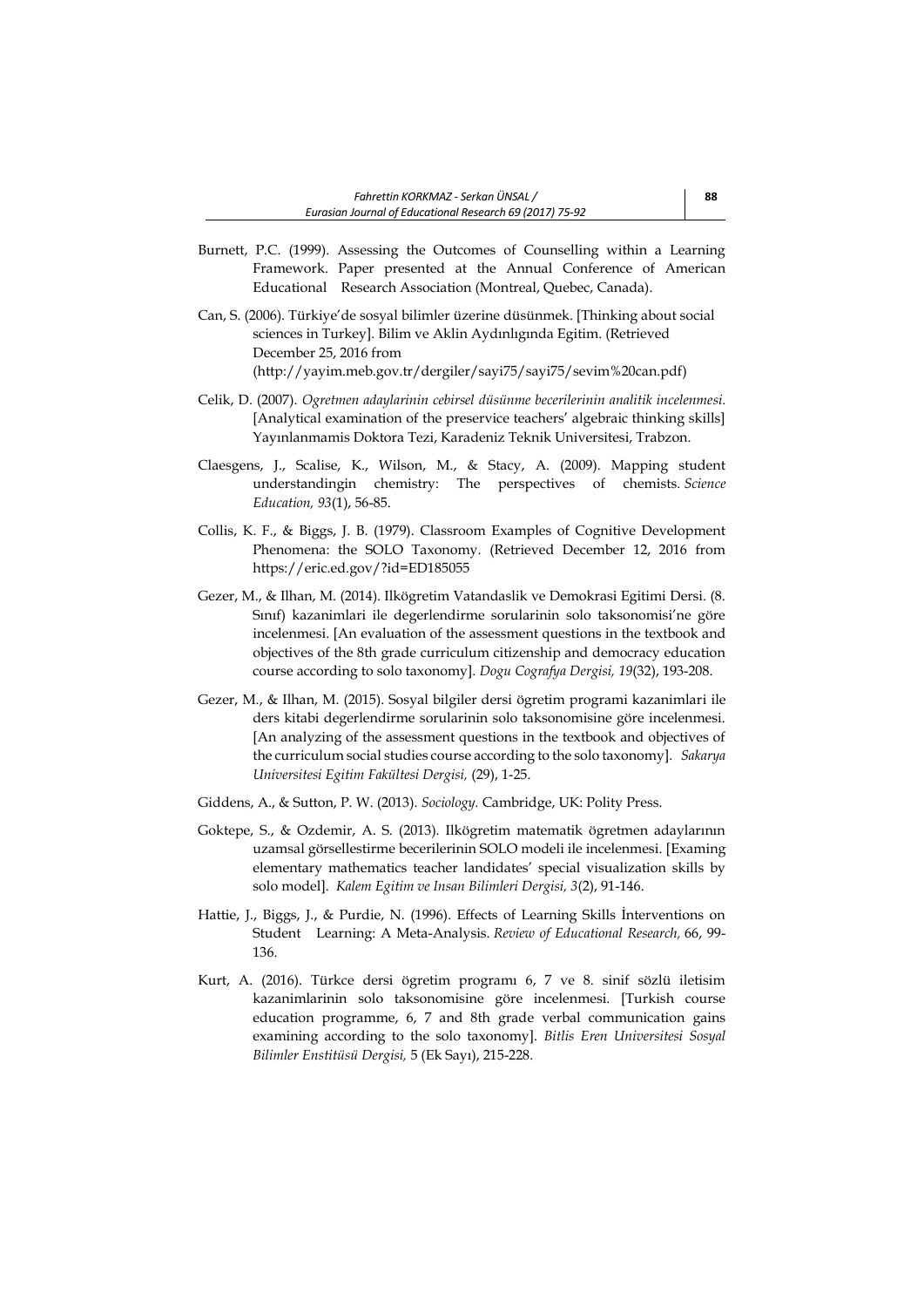- Konyalihatipoglu, M.E. (2016). *Ortaokul 7. sinif ögrencilerinin analitik ve bütüncül düsünme stillerinin solo taksonomisi ile incelenmesi.* [A solo taxonomy research on holistic and analytic thinking styles of seventh grade secondary school students]. Yuksek Lisans Tezi. Rize.
- Lian, L. H., & Idris, N. (2006). Assessing algebraic solving ability of form four students. *IEJME-Mathematics Education*, 10, 55-76.
- Light, G., Calkins, S., & Cox, R. (2009). *Learning and teaching in higher education: Thereflective professional.* California: Sage Publications.
- Milati, N., Sunardi, S., & Dyah, N. (2013). Analisis Level Pertanyaan pada Soal Cerita dalam Buku Teks Matematika Penunjang SMK Program Keahlian Teknologi, Kesehatan dan Pertanian Kelas X Terbitan Erlangga Berdasarkan Taksonomi SOLO*. Pancaran Pendidikan*, 2, 83-94.
- Miles, M.B. & Huberman, A.M. (1994). *Qualitative Data Analysis: An Expanded. Sourcebook. (2nd Edition).* California: Sage Publications
- Musan, M.S. (2012). *Dinamik matematik yazilimi destekli ortamda 8. sinif ögrencilerinin denklem ve esitsizlikleri anlama seviyelerinin solo taksonomisine göre incelenmesi*. [The examınation of 8th grade students' understanding levels of the equation and ineqaulities according to the solo taxonomy in the dynamic mathematics software aided environment]. Yuksek Lisans Tezi. Pamukkale Universitesi Fen Bilimleri Enstitusu Denizli.
- O'Neill, G., & Murphy, F. (2010). Guide to taxonomies of learning. UCD Teaching and Learning Resources. (Retrieved December 12, 2016 from <http://www.ucd.ie/t4cms/ucdtla0034.pdf>
- Olsson, T. (2005). *Qualitative Assessment in the Chemical Engineering Curriculum. Myndigheten för nätverk och samarbete inom högre utbildning*. Sweeden: Lund Institute of Technology Lund University.
- Pegg, J & Dawey, G. (2012). Interpreting Understading in Geometry: A Synthesis of Two Models. In Lehrer, R., & Chazan, D. (Eds.) *Designing learning environments for developing understanding of geometry and space* (pp. 103-136). New Jersey: Routledge.
- Potter, M., & Kustra, E. (2012). A primer on learning outcomes and the SOLO taxonomy. Centre for Teaching and Learning, University of Windsor. (Retrieved January 19, 2016 from www1.uwindsor.cactl/system/files/PRIMER-on-LearningOutcomes.pdf)
- Rooney, C. (2012). How am I using inquiry-based learning to improve my practice and to encourage higher order thinking among my students of mathematics? *Educational Journal of Living Theories, 5*, 99-127.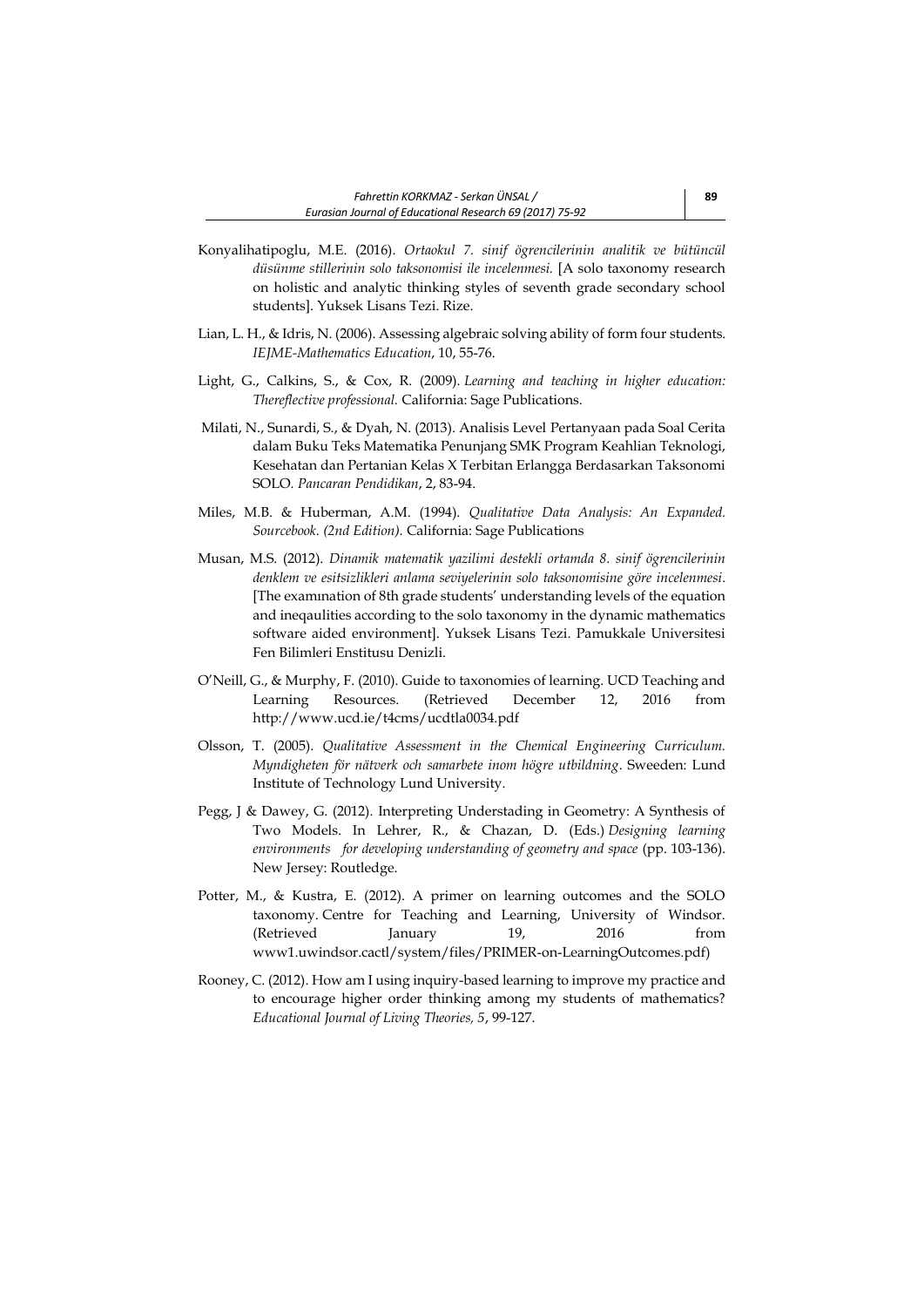- Yazici, N. (2013). *Basarinin olculmesinde solo taksonomiye dayalı hazırlanan rubrik kullaniminin etkisinin karsilastirmali olarak ıncelenmesi.* [A comparative investigating of the effect of rubrics used based on solo taxonomy on the measurement of success]. Yuksek Lisans Tezi. Kahramanmaras Sütcü Imam Universitesi Sosyal Bilimler Enstitusu. Kahramanmaras.
- Yildirim, S.G & Baur, S.W. (2016). Development of Learning Taxonomy for an Undergraduate Course in Architectural Engineering Program (Retrieved December 17, 2016 from [https://conferences.kstate.edu.aseemidwest2016/](https://conferences.kstate.edu.aseemidwest2016/%20files/2016/06/Paper-Yildirim-Baur-)  [files/2016/06/Paper-Yildirim-Baur-1](https://conferences.kstate.edu.aseemidwest2016/%20files/2016/06/Paper-Yildirim-Baur-)ls8avf.pdf)
- Zabun, B. (2012) Turkiye'de sosyoloji dersi ogretim programlarinin amac ve iceriklerinin toplumsal degismeye paralel olarak degisimi. [The changes of the goals and content of sociology curriculums in turkey in parallel with social change]. *GEFAD / GUJGEF*, 32 (1), 157-170.
- Zencirkiran, M. (2016). S*osyoloji* [Sociology] (4. Baskı). Bursa: Dora.

#### **Özet**

# **Sosyoloji Dersi Öğretim Programı Kazanımları ve Değerlendirme Sorularının SOLO Taksonomisine Göre Analizi**

## **Atıf:**

Korkmaz, F. & Unsal, S. (2017). Analysis of attainments and evaluation questions in sociology curriculum according to the SOLO taxonomy. *Eurasian Journal of Educational Research, 69*, 75-92. http://dx.doi.org/10.14689/ejer.2017.69.5

*Problem Durumu:* Sosyoloji; toplumsal kurumları, gruplar arasındaki/içindeki sosyal ilişkileri ve etkileşimleri inceleyen bir bilim dalıdır. Sosyoloji toplumsal yaşamı, sosyal değişimleri, sosyal olayları ve insan davranışlarının sonuçlarını konu edinen bir disiplindir. Yine sosyoloji; toplumları, toplumsal hayatı, grupları inceleyen bir bilim dalı olarak tanımlanmaktadır.1924'ten bugüne amaç ve içerikleri birbirinden farklı 9 farklı sosyoloji öğretim programı uygulanmış olup; şu an uygulanmakta olan sosyoloji dersi öğretim programı ise yapılandırmacı yaklaşıma göre 2009 yılında hazırlanmıştır.

SOLO (Structure of the observed Learning outcome) taksonomisi -gözlemlenebilir öğrenme çıktılarının yapısı- John Biggs ve Kevin Collis tarafından 1982 yılında geliştirilmiştir. Öğrenme çıktıları, öğrencilerin dersin sonuna kadar ne yapacaklarını ve yapabileceklerini gösteren ifadelerdir. Sosyoloji Dersi öğretim programındaki kazanımların düşünme seviyelerine göre analizine yönelik olarak edinilecek bilgiler, eğitim programı uzmanlarının kazanımları gözden geçirme, tasarlama ve düzenlemede aşamalarında bir veri kaynağı sağlayacağı düşünülmektedir.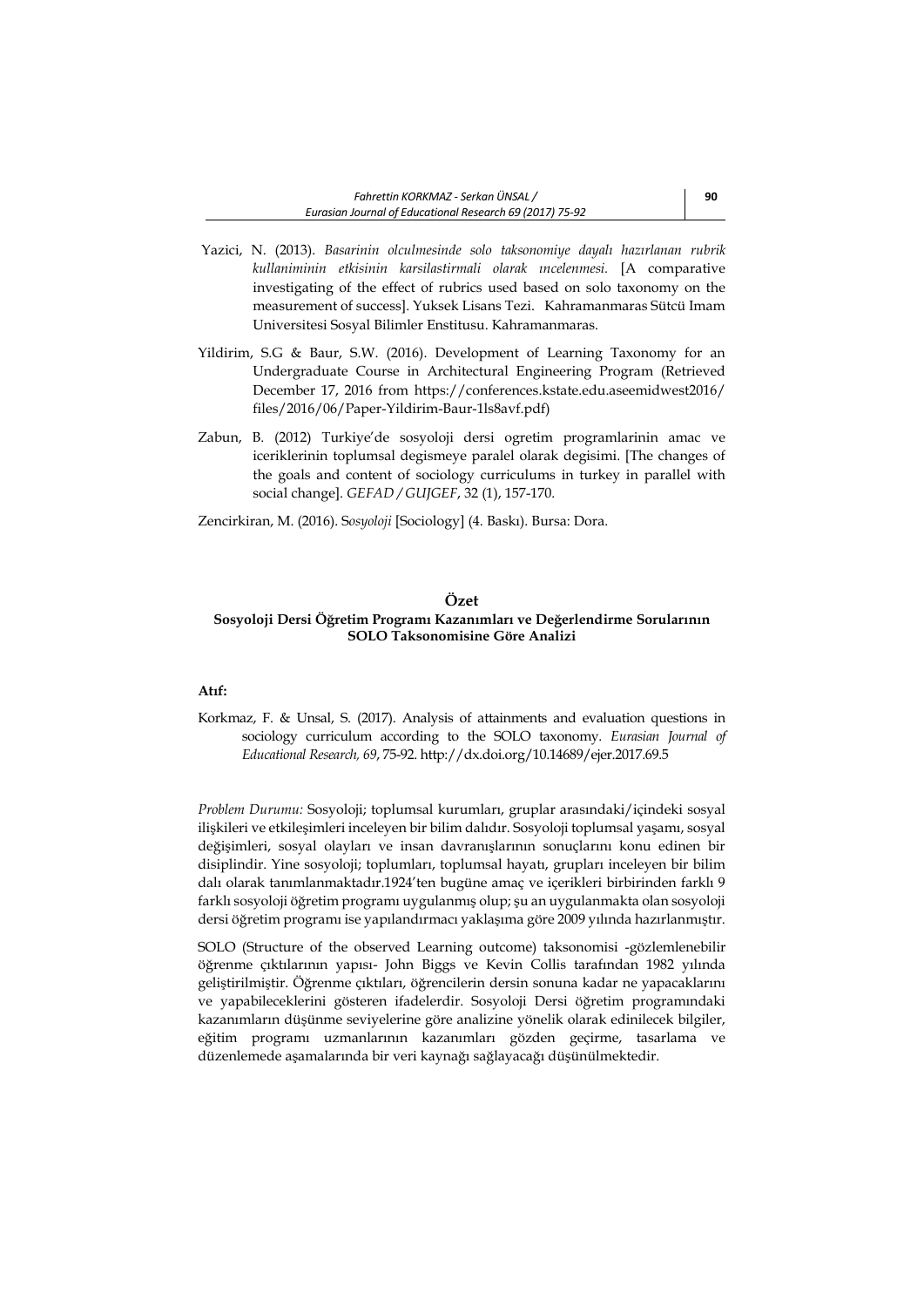Kazanımların yanında değerlendirme sorularının düşünme seviyelerine göre analiz edilmesi, herhangi bir programın etkililiği hakkında daha doğru yargıda bulunma olanağı sağlar. Çalışma; bu anlayış doğrultusunda kazanımların yanı sıra değerlendirme sorularının da bilişsel düzeyi tespit edilerek; kazanımlar ile değerlendirme soruları arasında tutarlılığa hangi oranda ulaşıldığına yönelik bilgi sunmayı amaçlamaktadır. Diğer taraftan kazanımların ve öğrenme düzeylerinin belirlenmesi; kazanımların sadece belirli bir düzeyde (alt veya üst düzey) yoğunlaşmadan dengeli bir şekilde dağılıp dağılmadığı konusunda da bir bilgi sunması açısından önemli görülmektedir.

Bu araştırma sonucunda; öğretmenlerin kazanımların öğrenme düzeyleri hususunda bilgi sahibi olmaları sağlanarak; öğrenme düzeylerine uygun etkinlik yapmaları konusunda kılavuzluk yapacağı düşünülmektedir. İlgili literatür tarandığında Sosyoloji dersinin kazanımlarını ve değerlendirme sorularını SOLO taksonomisine göre analiz eden herhangi bir araştırmaya rastlanmamıştır. Bu açıdan, yapılan bu çalışmanın literatürdeki boşluğu dolduracağı düşünülmektedir.

*Araştırmanın Amacı:* Araştırmanın problem cümlesi "11. sınıf Sosyoloji Dersi öğretim programında yer alan kazanımlar ve sosyoloji ders kitabında yer alan değerlendirme soruları SOLO taksonomisine göre nasıl bir dağılım göstermektedir?" şeklinde ifade edilmiştir. Bu ana problem cümlesi bağlamında 11. sınıf Sosyoloji Dersi;

- 1- Öğretim programı kazanımları SOLO taksonomisi düşünme seviyeleri ünitelere göre nasıl bir dağılım göstermektedir?
- 2- Ders kitabındaki değerlendirme soruları SOLO taksonomisine göre nasıl bir dağılım göstermektedir?

*Yöntem:* Nitel araştırma desenine göre hazırlanmış bu çalışmada yöntem olarak doküman inceleme yöntemi kullanılmıştır. Doküman incelemesi, araştırmacının üzerinde çalıştığı konuya göre ulaştığı kaynakları geniş bir zaman diliminde analiz etmeye ve incelemeye dayanan bir yöntemdir. Araştırmanın veri kaynağını oluşturan kazanımlar MEB Talim Terbiye Kurulu Başkanlığı tarafından 2010 yılında yayımlanan 11. sınıf Sosyoloji Dersi Öğretim Programı'ndan alınmıştır. Değerlendirme soruları ise MEB tarafından 2011 yılında kabul edilip, 2016 yılında basılan ve söz konusu bakanlığın internet sitesinde yayımlanan ders kitabından elde edilmiştir. 60 kazanım ve 162 değerlendirme sorusunun SOLO taksonomisine göre analiz süreci tek yönlü yapı, çok yönlü yapı, ilişkisel yapı ve soyutlanmış yapı düşünme seviyeleri kriter alınarak gerçekleştirilmiştir. Kazanım ve değerlendirme sorularının hangi düşünme seviyesine denk geldiğini belirlemek için gösterge fiillerden ve öğretmen kılavuz kitabındaki açıklamalardan yararlanılmıştır. Kazanım ve değerlendirme sorularının değerlendirme süreci iki araştırmacı tarafından önce kazanımlar daha sonra ise değerlendirme soruları ele alınarak her bir araştırmacı tarafından bağımsız olarak SOLO taksonomisine göre incelenmiş; hangi düşünme seviyesine denk geliyorsa karşısına işlenmiştir. Daha sonraki süreçte araştırmacıların işaretlemeleri karşılaştırılarak uyum yüzdelerine bakılmıştır. Hesaplama sonucunda, araştırmacılar arasında 11. sınıf Sosyoloji Dersi kazanımlarına ilişkin 5 kazanımda; değerlendirme sorularında ise 14 soruda görüş ayrılığı olduğu görülmüştür. Görüş ayrılığının